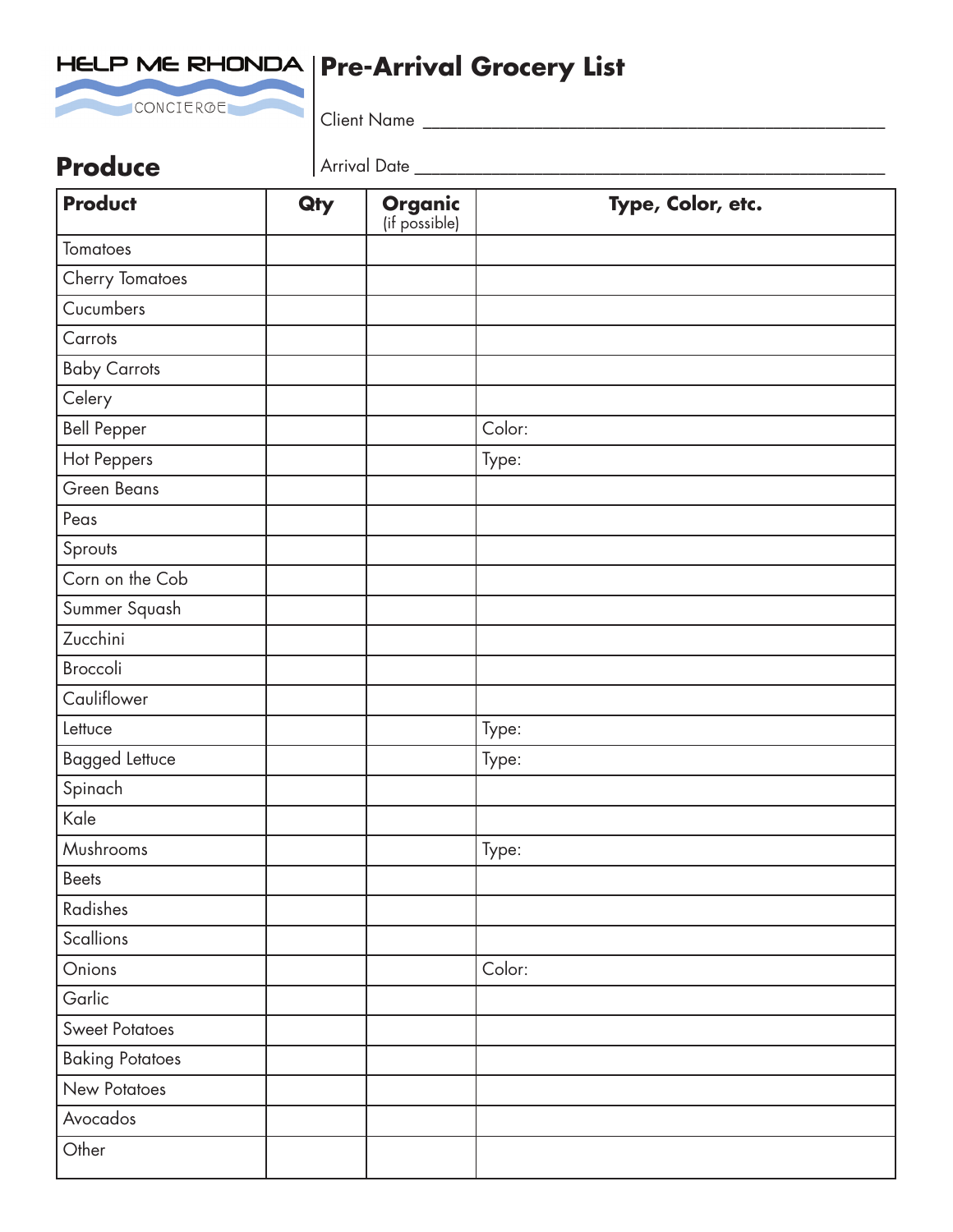# **Fresh Herbs**

| <b>Product</b> | Qty | <b>Organic</b><br>(if possible) | <b>Specify Type</b> |
|----------------|-----|---------------------------------|---------------------|
| Basil          |     |                                 |                     |
| Rosemary       |     |                                 |                     |
| Chive          |     |                                 |                     |
| Thyme          |     |                                 |                     |
| Cilantro       |     |                                 |                     |
| Parsley        |     |                                 |                     |
| Dill           |     |                                 |                     |
| Fennel         |     |                                 |                     |
| Mint           |     |                                 |                     |
| Other          |     |                                 |                     |

#### **Fruit**

| <b>Product</b>      | Qty/<br><b>Size</b> | <b>Organic</b><br>(if possible) | Type, Color, etc. |
|---------------------|---------------------|---------------------------------|-------------------|
| Strawberries        |                     |                                 |                   |
| <b>Blueberries</b>  |                     |                                 |                   |
| Raspberries         |                     |                                 |                   |
| <b>Blackberries</b> |                     |                                 |                   |
| Cherries            |                     |                                 |                   |
| Grapes              |                     |                                 | Color:            |
| <b>Bananas</b>      |                     |                                 |                   |
| Apples              |                     |                                 | Type:             |
| Pears               |                     |                                 |                   |
| Oranges             |                     |                                 |                   |
| Clementines         |                     |                                 |                   |
| Grapefruit          |                     |                                 | Color:            |
| Lemons              |                     |                                 |                   |
| Limes               |                     |                                 |                   |
| Peaches             |                     |                                 |                   |
| Nectarines          |                     |                                 |                   |
| Apricots            |                     |                                 |                   |
| Plums               |                     |                                 |                   |
| Figs                |                     |                                 |                   |
| Mangos              |                     |                                 |                   |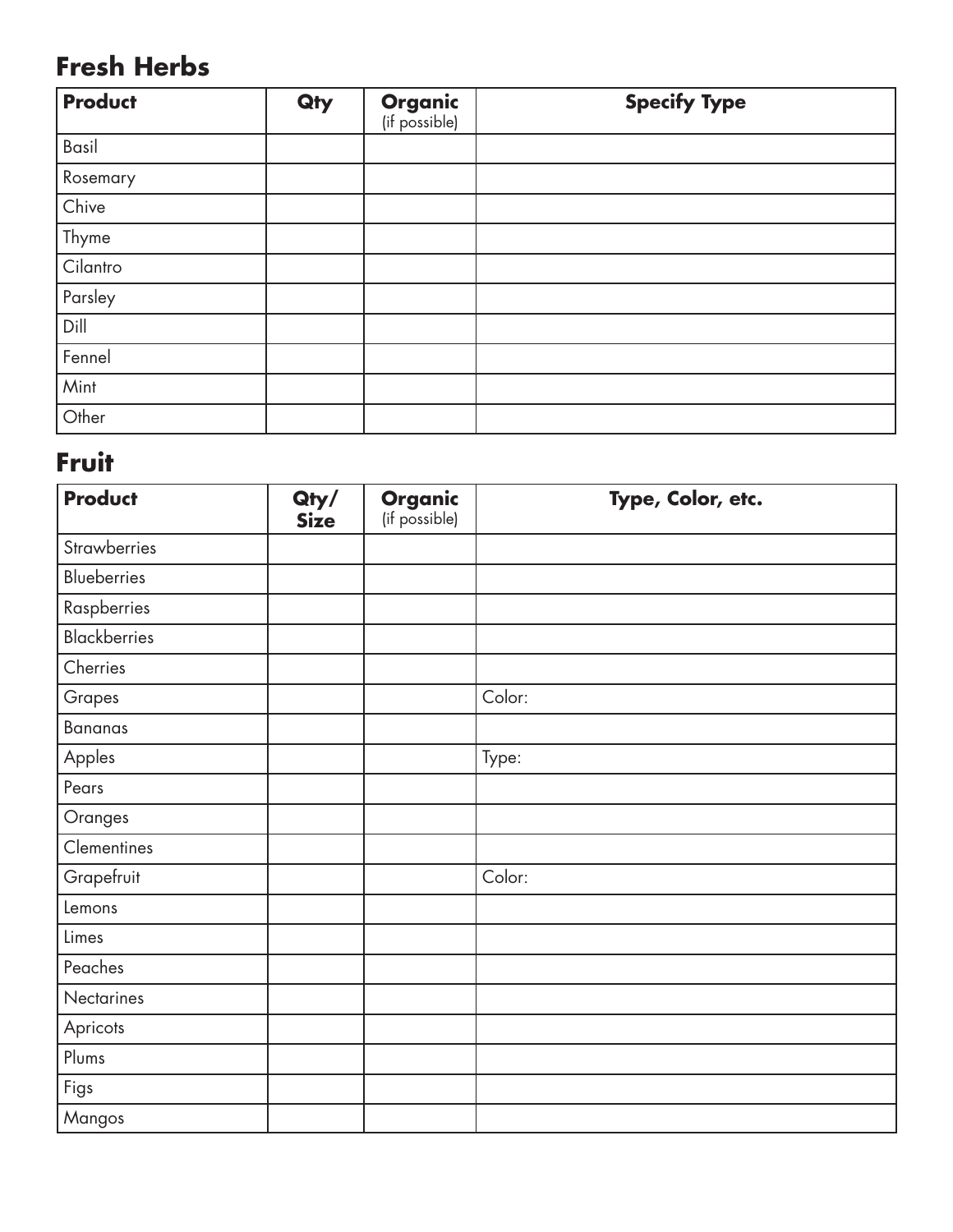| Fruit                     | Qty | <b>Organic</b><br>(if possible) | <b>Specify Type</b>      |
|---------------------------|-----|---------------------------------|--------------------------|
| Kiwi                      |     |                                 |                          |
| Melon                     |     |                                 | Half • Whole • Cut Type: |
| Watermelon                |     |                                 | Half • Whole • Cut       |
| Pineapple                 |     |                                 | Whole • Cut • Sliced     |
| Pre-Cut Mixed Fresh Fruit |     |                                 |                          |
| Other                     |     |                                 |                          |

# **Dairy/Non-Dairy**

| <b>Product</b>       | Qty | <b>Organic</b><br>(if possible) | <b>Size</b> | <b>Brand/Description/Type</b> |
|----------------------|-----|---------------------------------|-------------|-------------------------------|
| Milk                 |     |                                 |             |                               |
| Chocolate Milk       |     |                                 |             |                               |
| Half-n-Half          |     |                                 |             |                               |
| Light Cream          |     |                                 |             |                               |
| Heavy Cream          |     |                                 |             |                               |
| Rice Milk            |     |                                 |             |                               |
| Soy Milk             |     |                                 |             |                               |
| Almond Milk          |     |                                 |             |                               |
| Greek Yogurt         |     |                                 |             |                               |
| Regular Yogurt       |     |                                 |             |                               |
| Sour Cream           |     |                                 |             |                               |
| Cottage Cheese       |     |                                 |             |                               |
| Cream Cheese         |     |                                 |             |                               |
| <b>Butter</b>        |     |                                 |             |                               |
| Margarine            |     |                                 |             |                               |
| Eggs                 |     |                                 |             |                               |
| <b>String Cheese</b> |     |                                 |             |                               |
| Shredded Cheese      |     |                                 |             |                               |
| Ricotta Cheese       |     |                                 |             |                               |
| Other                |     |                                 |             |                               |

# **Specialty Cheeses**

| <b>Product</b> | Qty | <b>Description</b> |
|----------------|-----|--------------------|
| Cheddar        |     |                    |
| Gouda          |     |                    |
| Gloucester     |     |                    |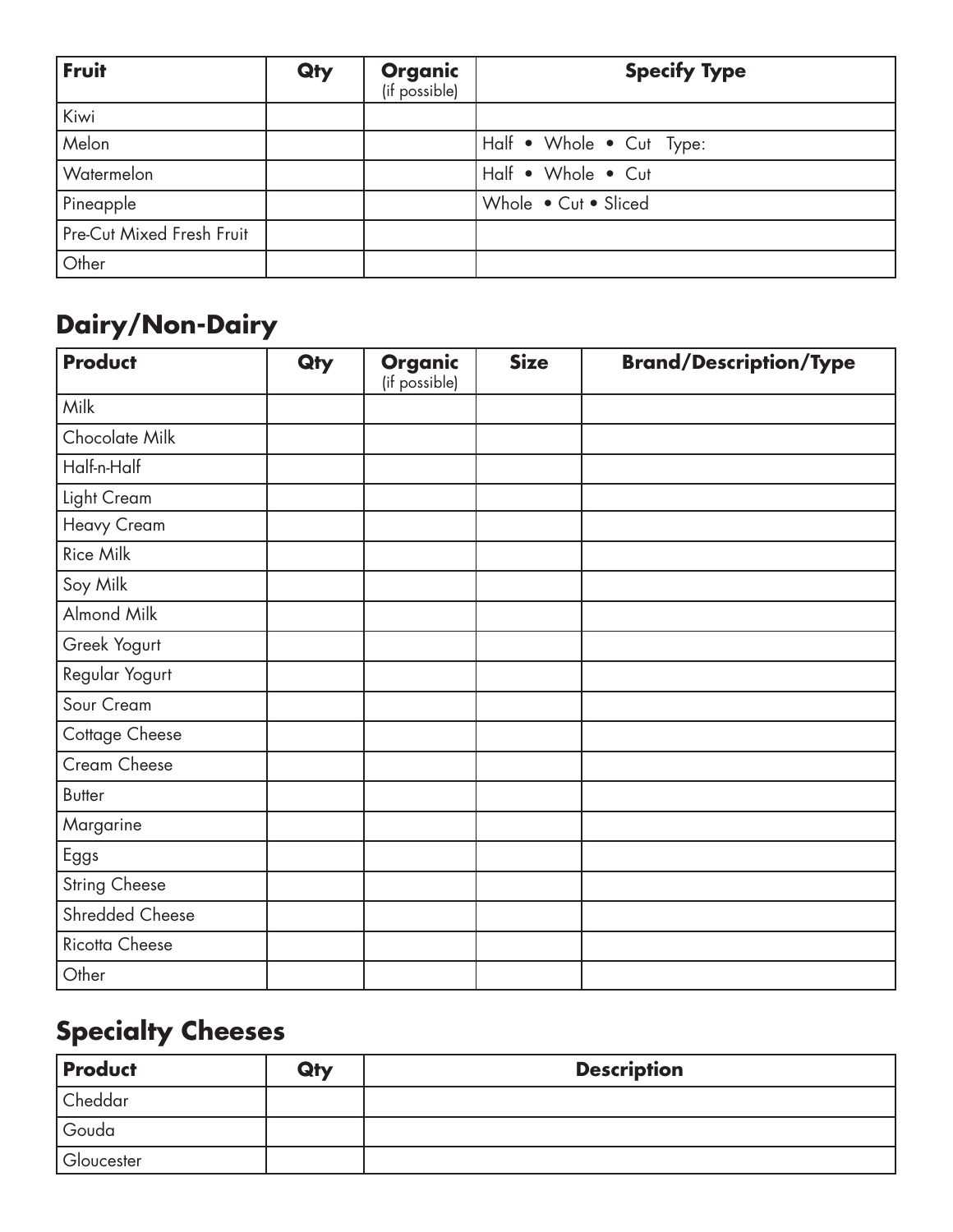| <b>Cheeses</b>     | Qty | <b>Description</b>                                    |
|--------------------|-----|-------------------------------------------------------|
| Feta               |     |                                                       |
| Monterey Jack      |     |                                                       |
| <b>Brie</b>        |     |                                                       |
| Fontina            |     |                                                       |
| Jarlsberg          |     |                                                       |
| <b>Blue Cheese</b> |     |                                                       |
| Camembert          |     |                                                       |
| Manchego           |     |                                                       |
| Fresh Mozzerella   |     |                                                       |
| Parmesan           |     | Shredded • Grated • Block • Parmagiana Reggiano Block |
| Goat Cheese        |     |                                                       |
| Other              |     |                                                       |

# **Meat/Poultry**

| <b>Product</b>            | Qty | <b>Organic</b><br>(if possible) | <b>Description/Fat Content/Type, etc.</b> |
|---------------------------|-----|---------------------------------|-------------------------------------------|
| Ground Beef               |     |                                 |                                           |
| <b>Hamburger Patties</b>  |     |                                 |                                           |
| Steak (SPECIFY TYPE)      |     |                                 |                                           |
| Beef Roast (SPECIFY TYPE) |     |                                 |                                           |
| Other Beef                |     |                                 |                                           |
| Rack of Lamb              |     |                                 |                                           |
| Lamb Leg                  |     |                                 |                                           |
| Other Lamb (SPECIFY)      |     |                                 |                                           |
| Pork Roast                |     |                                 |                                           |
| Pork Tenderloin           |     |                                 |                                           |
| Pork Ribs                 |     |                                 |                                           |
| Italian Sausage           |     |                                 | HOT • SWEET                               |
| Whole Ham                 |     |                                 |                                           |
| <b>Ham Steaks</b>         |     |                                 |                                           |
| Hot Dogs                  |     |                                 | PORK . BEEF . TURKEY                      |
| Other Pork                |     |                                 |                                           |
| Whole Chicken (uncooked)  |     |                                 |                                           |
| Whole Rotisserie Chicken  |     |                                 |                                           |
| <b>Chicken Breasts</b>    |     |                                 | BONELESS . BONE IN . BONE IN/SKIN ON      |
| Chicken Thighs            |     |                                 | BONELESS . BONE IN . BONE IN/SKIN ON      |
| Chicken Drumsticks        |     |                                 |                                           |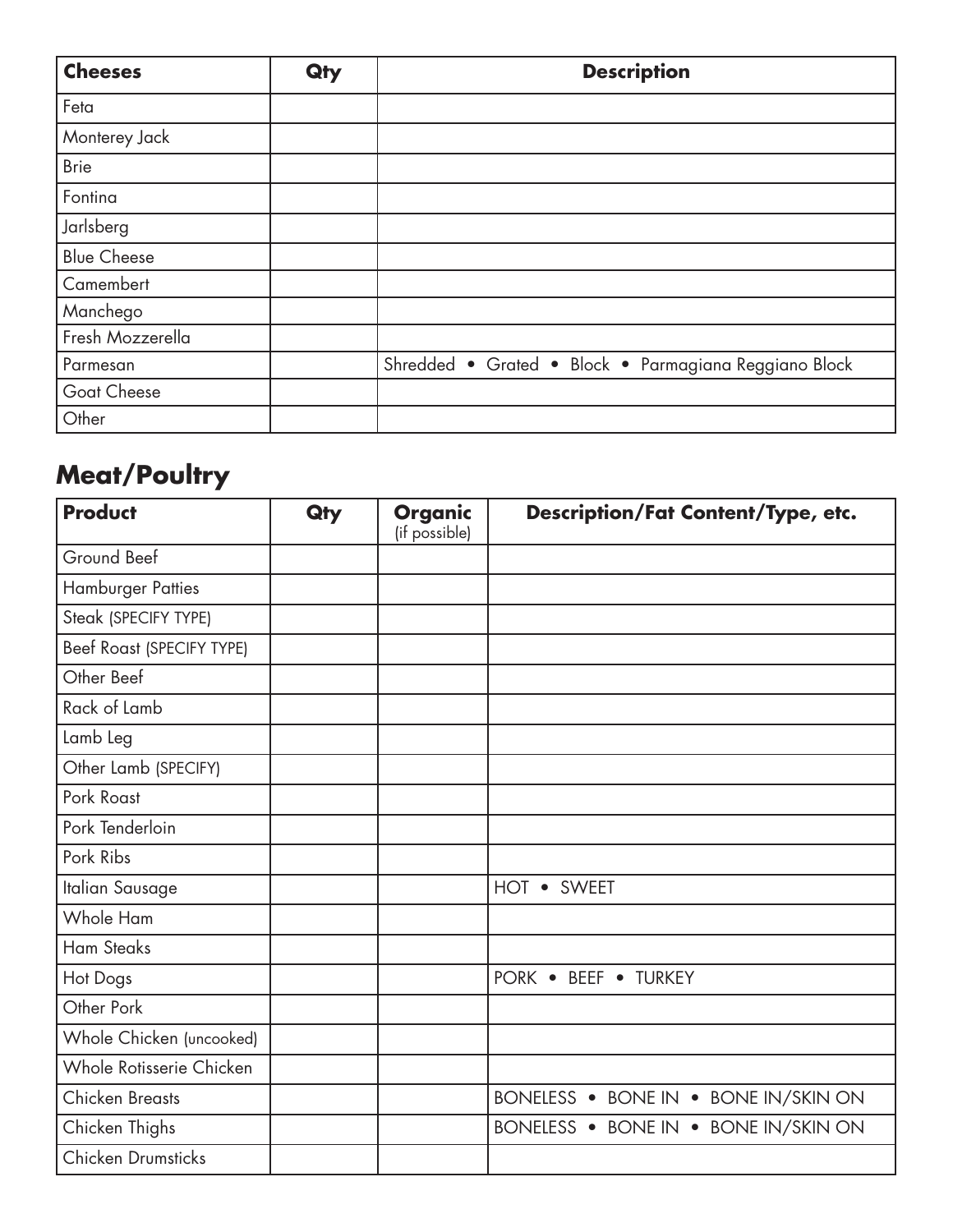| <b>Meat/Poultry</b>      | Qty | <b>Organic</b><br>(if possible) | <b>Description/Fat Content/Type, etc.</b> |
|--------------------------|-----|---------------------------------|-------------------------------------------|
| Chicken Wings            |     |                                 |                                           |
| Other Chicken            |     |                                 |                                           |
| Whole Turkey             |     |                                 |                                           |
| <b>Turkey Breast</b>     |     |                                 |                                           |
| Turkey Legs              |     |                                 |                                           |
| Other Turkey             |     |                                 |                                           |
| Bacon                    |     |                                 |                                           |
| <b>Turkey Bacon</b>      |     |                                 |                                           |
| <b>Breakfast Sausage</b> |     |                                 |                                           |
| Other Requests           |     |                                 |                                           |

#### **Seafood**

| <b>Product</b>         | <b>Weight</b> | <b>Specifics</b> - we will try to accomodate requests |
|------------------------|---------------|-------------------------------------------------------|
| Salmon                 |               | FILET • STEAKS                                        |
| Swordfish              |               |                                                       |
| Tuna                   |               |                                                       |
| Flounder               |               |                                                       |
| Cod                    |               |                                                       |
| <b>Red Snapper</b>     |               |                                                       |
| Clams                  |               |                                                       |
| Mussels                |               |                                                       |
| Squid                  |               |                                                       |
| Crab Meat              |               |                                                       |
| Jumbo Lump Crab Meat   |               |                                                       |
| King Crab Legs         |               |                                                       |
| Shrimp                 |               |                                                       |
| Scallops               |               |                                                       |
| Oysters                |               |                                                       |
| Lobster (Whole)        |               |                                                       |
| Lobster (Meat Only)    |               |                                                       |
| Other Seafood Requests |               |                                                       |

 $\_$  , and the set of the set of the set of the set of the set of the set of the set of the set of the set of the set of the set of the set of the set of the set of the set of the set of the set of the set of the set of th

\_\_\_\_\_\_\_\_\_\_\_\_\_\_\_\_\_\_\_\_\_\_\_\_\_\_\_\_\_\_\_\_\_\_\_\_\_\_\_\_\_\_\_\_\_\_\_\_\_\_\_\_\_\_\_\_\_\_\_\_\_\_\_\_\_\_\_\_\_\_\_\_\_\_\_\_\_\_\_\_\_\_\_\_\_\_\_\_\_\_\_\_\_\_\_\_\_\_

\_\_\_\_\_\_\_\_\_\_\_\_\_\_\_\_\_\_\_\_\_\_\_\_\_\_\_\_\_\_\_\_\_\_\_\_\_\_\_\_\_\_\_\_\_\_\_\_\_\_\_\_\_\_\_\_\_\_\_\_\_\_\_\_\_\_\_\_\_\_\_\_\_\_\_\_\_\_\_\_\_\_\_\_\_\_\_\_\_\_\_\_\_\_\_\_\_\_

Notes \_\_\_\_\_\_\_\_\_\_\_\_\_\_\_\_\_\_\_\_\_\_\_\_\_\_\_\_\_\_\_\_\_\_\_\_\_\_\_\_\_\_\_\_\_\_\_\_\_\_\_\_\_\_\_\_\_\_\_\_\_\_\_\_\_\_\_\_\_\_\_\_\_\_\_\_\_\_\_\_\_\_\_\_\_\_\_\_\_\_\_\_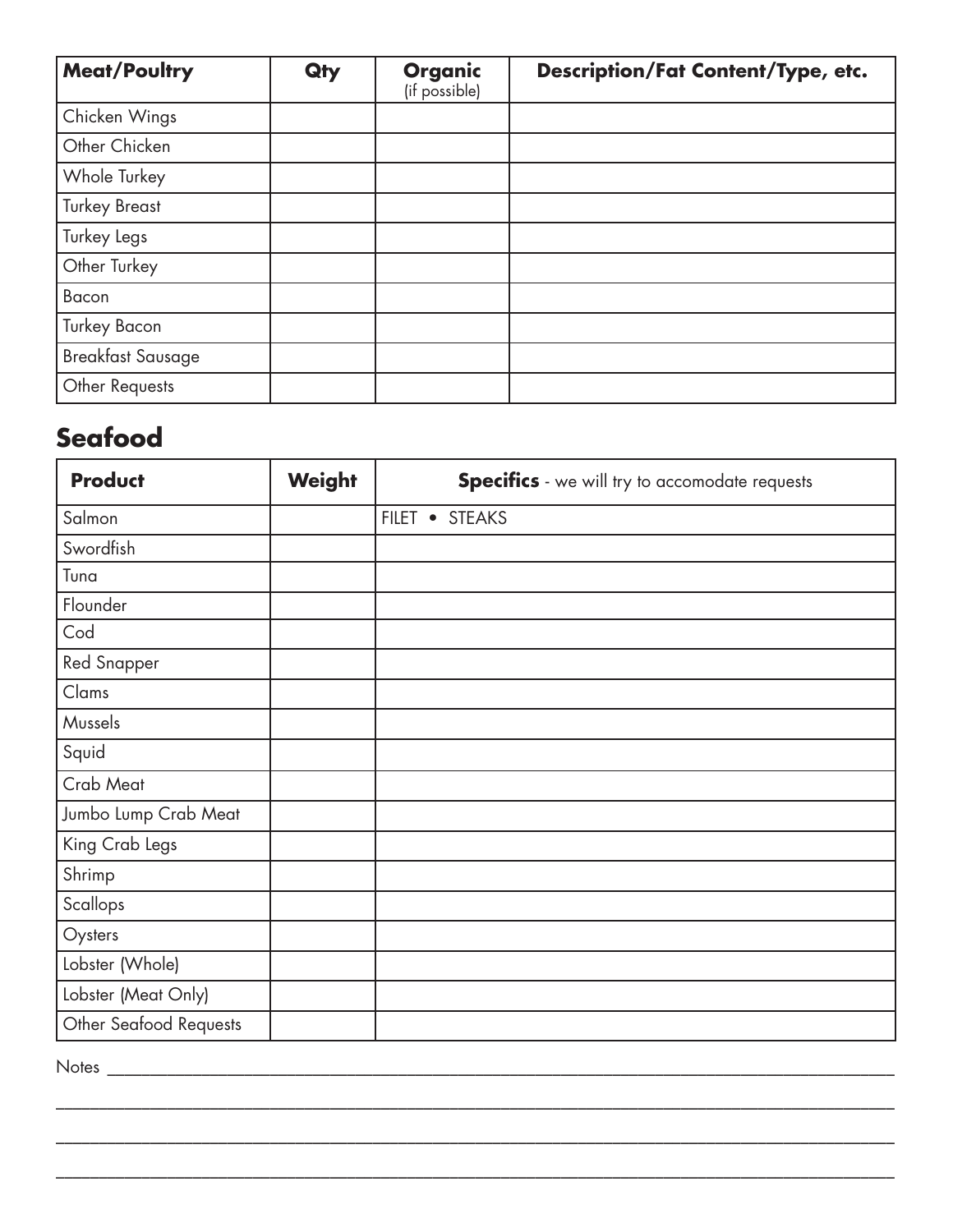# **Deli Meats**

| <b>Product</b> | Weight | <b>Specify <u>Stop &amp; Shop</u> or <u>Boar's Head</u> and Flavor</b> |
|----------------|--------|------------------------------------------------------------------------|
| Roast Beef     |        |                                                                        |
| Pastrami       |        |                                                                        |
| Ham            |        |                                                                        |
| Turkey         |        |                                                                        |
| Chicken        |        |                                                                        |
| Prosciutto     |        |                                                                        |
| Pepperoni      |        |                                                                        |
| Salami         |        |                                                                        |
| Bologna        |        |                                                                        |
| Other          |        |                                                                        |

### **Deli Cheese**

| <b>Product</b> | Weight | <b>Specify <u>Stop &amp; Shop</u> or <u>Boar's Head</u> and Flavor</b> |
|----------------|--------|------------------------------------------------------------------------|
| American       |        |                                                                        |
| Cheddar        |        |                                                                        |
| Swiss          |        |                                                                        |
| Provolone      |        |                                                                        |
| Monterey Jack  |        |                                                                        |
| Havarti        |        |                                                                        |
| Meunster       |        |                                                                        |
| Mozzerella     |        |                                                                        |
| Other          |        |                                                                        |

# **Deli Sides**

| <b>Product</b> | Weight | Specify 8 oz, 16 oz or 24 oz Container |
|----------------|--------|----------------------------------------|
| Chicken Salad  |        |                                        |
| Tuna Salad     |        |                                        |
| Egg Salad      |        |                                        |
| Potato Salad   |        |                                        |
| Macaroni Salad |        |                                        |
| Pasta Salad    |        |                                        |
| Cole Slaw      |        |                                        |
| Mixed Olives   |        |                                        |
| Other          |        |                                        |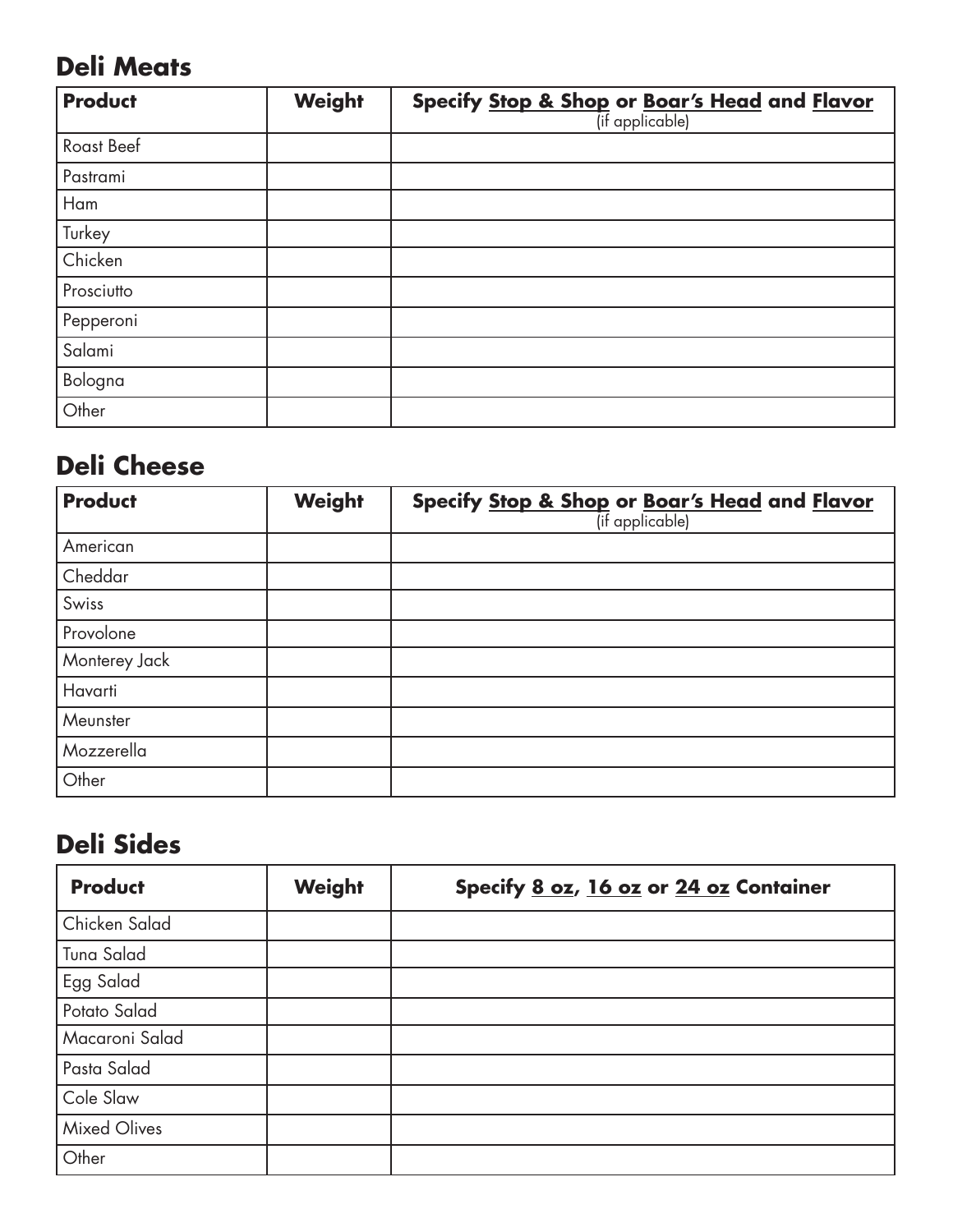### **Breads**

| <b>Product</b>          | Qty | <b>Specifics</b> - we will try to accomodate requests |
|-------------------------|-----|-------------------------------------------------------|
| White Sandwich          |     |                                                       |
| Whole Wheat Sandwich    |     |                                                       |
| Multi-Grain             |     |                                                       |
| Portguese Bread         |     |                                                       |
| Kaiser Rolls            |     |                                                       |
| Hot Dog Rolls           |     |                                                       |
| <b>Bagels</b>           |     |                                                       |
| English Muffins         |     |                                                       |
| Pita Bread              |     |                                                       |
| French Bread            |     |                                                       |
| Italian Bread           |     |                                                       |
| Ciabatta                |     |                                                       |
| Sourdough               |     |                                                       |
| Something Natural Bread |     |                                                       |
| Other                   |     |                                                       |

#### **Pastries**

| <b>Product</b>  | Qty | <b>Specifics</b> - we will try to accomodate requests |
|-----------------|-----|-------------------------------------------------------|
| Pies            |     |                                                       |
| Cookies         |     |                                                       |
| <b>Brownies</b> |     |                                                       |
| Cakes           |     |                                                       |
| Coffee Cake     |     |                                                       |
| Muffins         |     |                                                       |
| Croissants      |     |                                                       |
| Donuts          |     |                                                       |
| Other           |     |                                                       |

# **Breakfast**

| <b>Product</b>       | Qty | <b>Description</b> |
|----------------------|-----|--------------------|
| Cheerios             |     |                    |
| Corn Flakes          |     |                    |
| <b>Rice Crispies</b> |     |                    |
| Special K            |     |                    |
| Granola              |     |                    |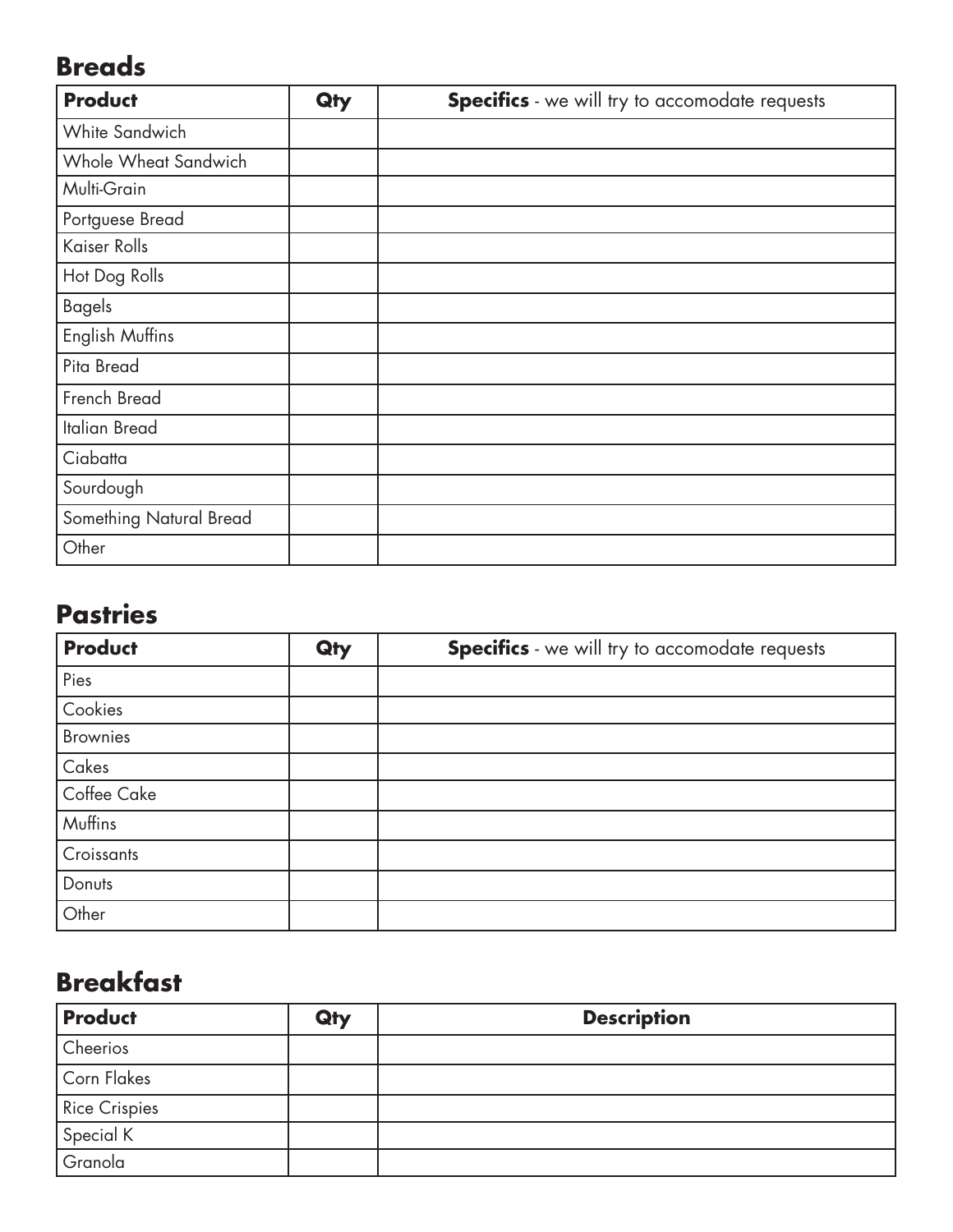| <b>Breakfast</b>      | Qty | <b>Description</b> |
|-----------------------|-----|--------------------|
| <b>Breakfast Bars</b> |     |                    |
| Pop Tarts             |     |                    |
| Pancake/Waffle Mix    |     |                    |
| Pure Maple Syrup      |     |                    |
| Other                 |     |                    |

# **Pasta, Grains & Beans**

| <b>Product</b>         | Qty | <b>Specifics</b> - we will try to accomodate requests |
|------------------------|-----|-------------------------------------------------------|
| Pasta (Specify Type)   |     |                                                       |
| Whole Wheat Pasta      |     |                                                       |
| Tortellini             |     |                                                       |
| Ravioli                |     |                                                       |
| Mac and Cheese         |     |                                                       |
| White Rice Slow Cooked |     |                                                       |
| Minute Rice            |     |                                                       |
| <b>Basmati Rice</b>    |     |                                                       |
| <b>Brown Rice</b>      |     |                                                       |
| <b>Wild Rice</b>       |     |                                                       |
| Couscous               |     |                                                       |
| <b>Barley</b>          |     |                                                       |
| Quinoa                 |     |                                                       |
| <b>Black Beans</b>     |     |                                                       |
| Kidney Beans           |     |                                                       |
| Garbanzo Beans         |     |                                                       |
| Lentils                |     |                                                       |
| Lima Beans             |     |                                                       |
| <b>Refried Beans</b>   |     |                                                       |
| Other Requests         |     |                                                       |
| Other Requests         |     |                                                       |

# **Frozen Foods**

| <b>Product</b>   | Qty | <b>Specifics</b> - we will try to accomodate requests |
|------------------|-----|-------------------------------------------------------|
| Waffles/Pancakes |     |                                                       |
| Fruits           |     |                                                       |
| Vegetables       |     |                                                       |
| <b>Breads</b>    |     |                                                       |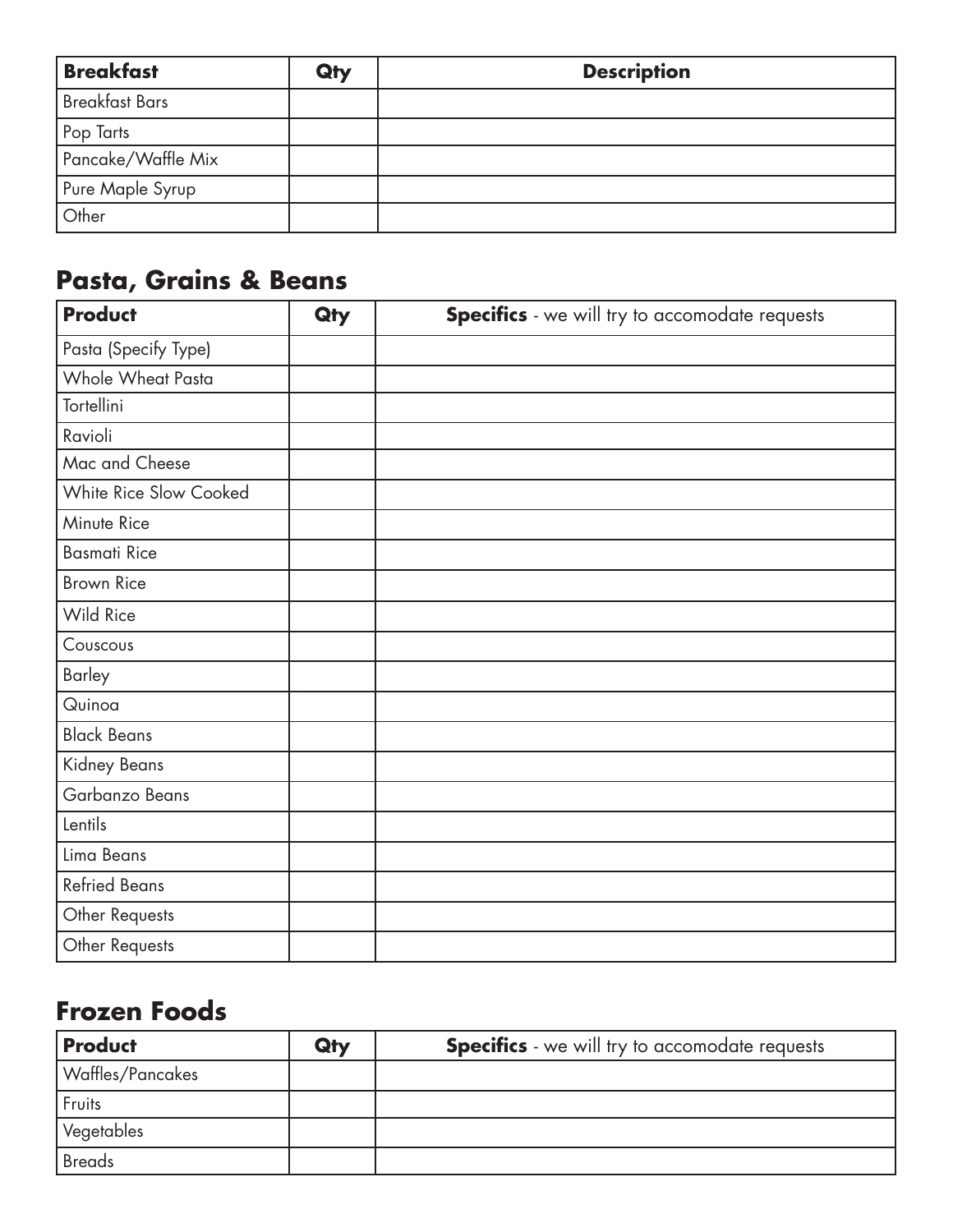| <b>Frozen Foods</b>    | Qty | <b>Specifics</b> - we will try to accomodate requests |
|------------------------|-----|-------------------------------------------------------|
| Pizza                  |     |                                                       |
| Chicken Nuggets        |     |                                                       |
| Fish Sticks            |     |                                                       |
| <b>Burger Patties</b>  |     |                                                       |
| Chicken Wings          |     |                                                       |
| Shrimp                 |     |                                                       |
| French Fries           |     |                                                       |
| <b>Burritos</b>        |     |                                                       |
| Ice Cream              |     |                                                       |
| Dairy - Free Ice Cream |     |                                                       |
| Gelato                 |     |                                                       |
| Frozen Yogurt          |     |                                                       |
| Sherbert               |     |                                                       |
| Italian Ice            |     |                                                       |
| Popsicles              |     |                                                       |
| Ice Cream Sandwiches   |     |                                                       |
| Frozen Cakes/Pies      |     |                                                       |
| Pie Crust              |     |                                                       |
| Other                  |     |                                                       |

# **Snacks**

| <b>Product</b>        | Qty | <b>Specifics</b> - Flavor, Type, Brand, Salted, Unsalted, etc. |
|-----------------------|-----|----------------------------------------------------------------|
| Potato Chips          |     |                                                                |
| Corn Tortilla Chips   |     |                                                                |
| Doritos               |     |                                                                |
| Pita Chips            |     |                                                                |
| Pretzels              |     |                                                                |
| <b>Bagged Popcorn</b> |     |                                                                |
| Microwave Popcorn     |     |                                                                |
| Nuts/Seeds            |     |                                                                |
| <b>Mixed Nuts</b>     |     |                                                                |
| Jerky                 |     |                                                                |
| Granola Bars          |     |                                                                |
| <b>Fruit Snacks</b>   |     |                                                                |
| <b>Dried Fruit</b>    |     |                                                                |
| Apple Sauce           |     |                                                                |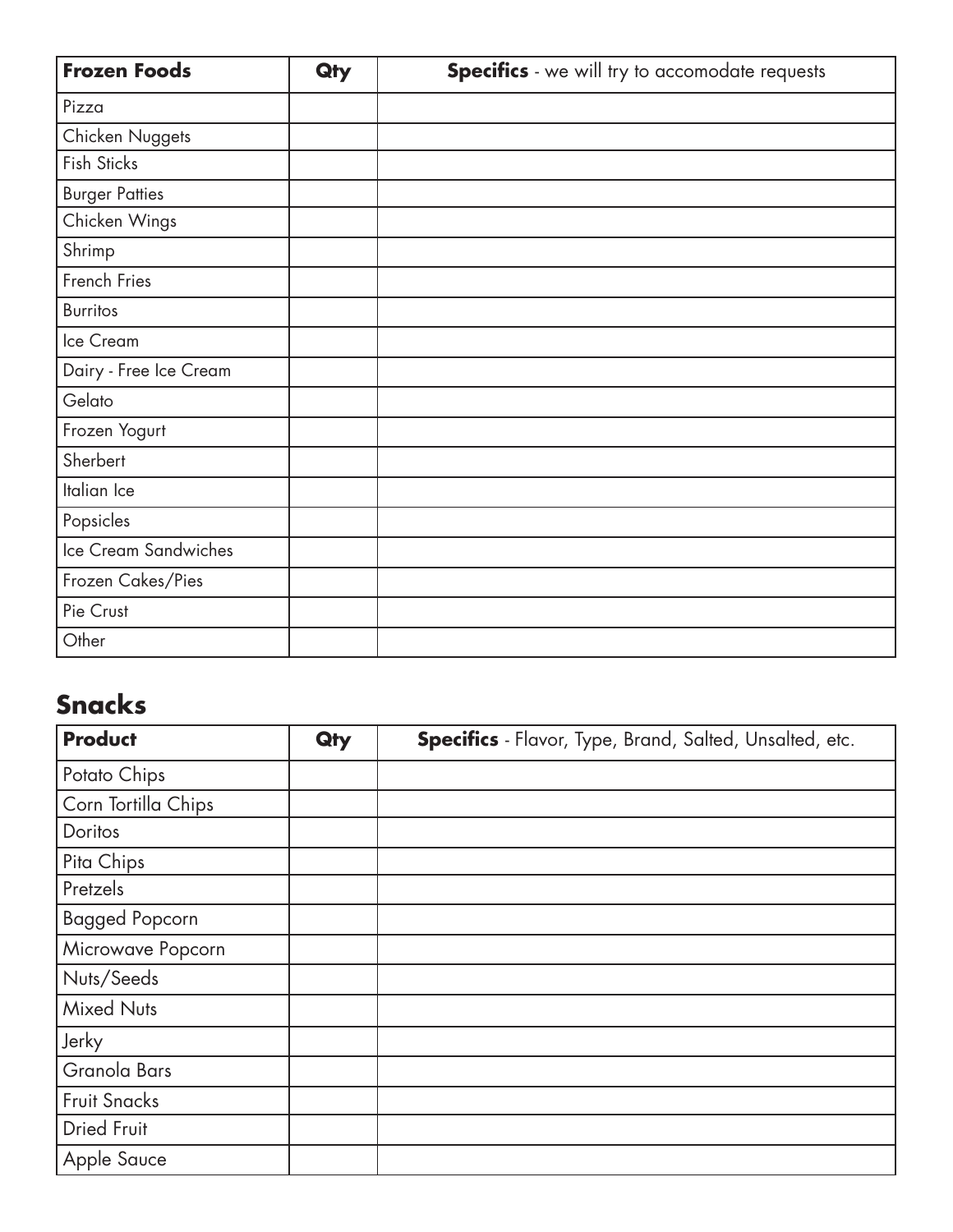| <b>Snacks</b>          | Qty | Specifics - Flavor, Type, Brand, Salted, Unsalted, etc. |
|------------------------|-----|---------------------------------------------------------|
| Jello                  |     |                                                         |
| Pudding                |     |                                                         |
| Cookies                |     |                                                         |
| Crackers               |     |                                                         |
| Goldfish               |     |                                                         |
| <b>Graham Crackers</b> |     |                                                         |
| <b>Marshmallows</b>    |     |                                                         |
| Chocolate Bars         |     |                                                         |
| Ice Cream Cones        |     |                                                         |
| Other                  |     |                                                         |

# **Condiments, Sauces, etc.**

| <b>Product</b>                   | <b>Size</b> | Specifics - Flavor, Type, Brand, etc. |
|----------------------------------|-------------|---------------------------------------|
| Ketchup                          |             |                                       |
| <b>Yellow Mustard</b>            |             |                                       |
| Dijon Mustard                    |             |                                       |
| Mayonnaise                       |             |                                       |
| Pickles (Flavor & Cut)           |             |                                       |
| Olives                           |             |                                       |
| Capers                           |             |                                       |
| <b>Hot Sauce</b>                 |             |                                       |
| <b>Steak Sauce</b>               |             |                                       |
| <b>BBQ Sauce</b>                 |             |                                       |
| Soy Sauce                        |             |                                       |
| <b>Salad Dressing</b>            |             |                                       |
| Vinegar (type)                   |             |                                       |
| Olive Oil (Virgin, Extra Virgin) |             |                                       |
| Vegetable Oil                    |             |                                       |
| <b>Tomato Sauce</b>              |             |                                       |
| Alfredo Sauce                    |             |                                       |
| Pesto                            |             |                                       |
| Cocktail Sauce                   |             |                                       |
| Horseradish                      |             |                                       |
| Salsa (Hot, Medium, etc)         |             |                                       |
| Guacamole                        |             |                                       |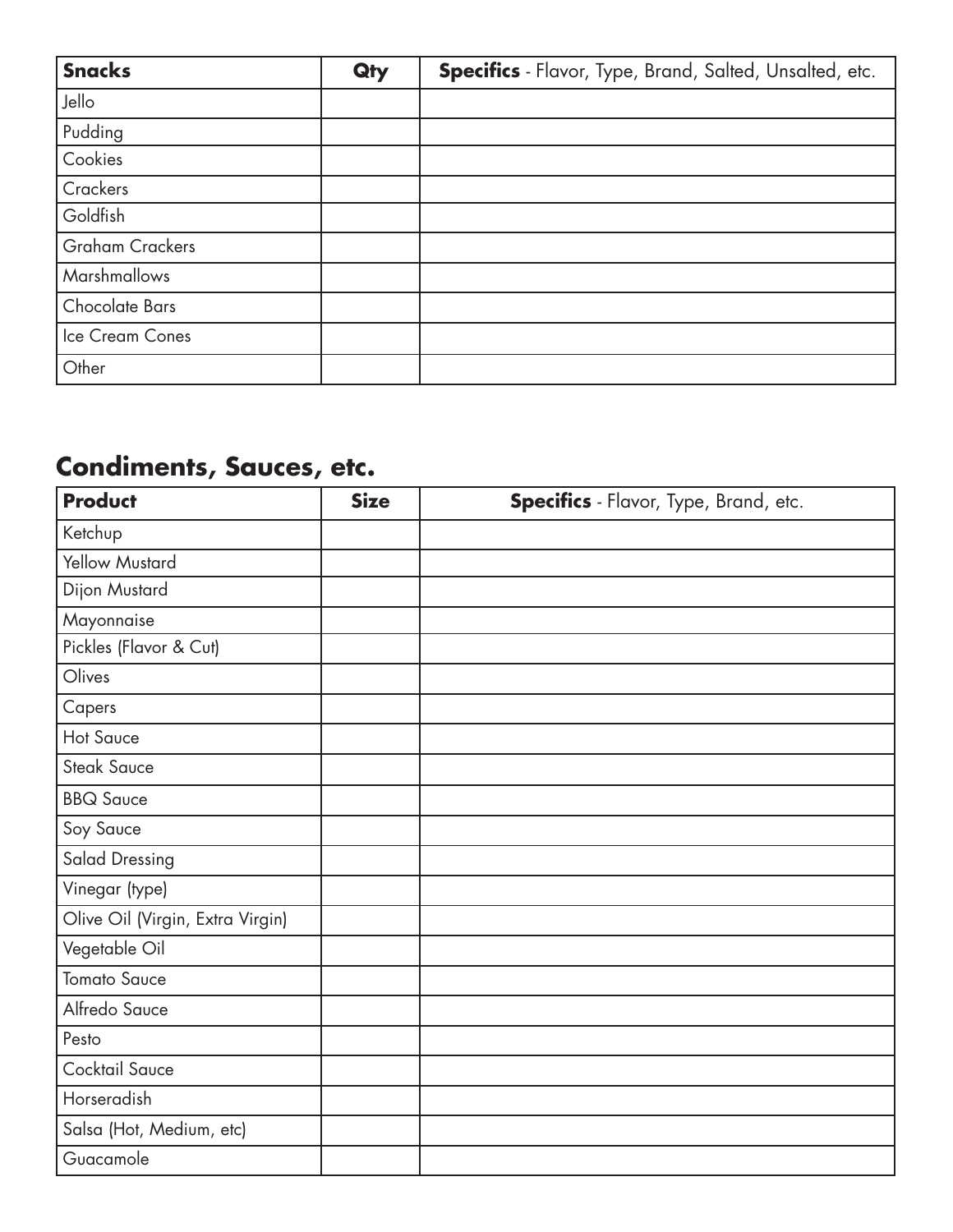| <b>Condiments, Sauces, etc</b>  | <b>Size</b> | <b>Specifics</b> - Flavor, Type, Brand, etc. |
|---------------------------------|-------------|----------------------------------------------|
| Hummus                          |             |                                              |
| Salt                            |             |                                              |
| Pepper                          |             |                                              |
| 100% Maple Syrup                |             |                                              |
| Honey                           |             |                                              |
| Peanut Butter (creamy, crunchy) |             |                                              |
| Jelly or Jam                    |             |                                              |
| <b>Taco Kit</b>                 |             |                                              |
| Taco Sauce (hot, medium, etc)   |             |                                              |
| <b>Taco Shells</b>              |             |                                              |
| Marinade                        |             |                                              |
| Spices                          |             |                                              |
| Stuffing Mix                    |             |                                              |
| Gravy                           |             |                                              |
| Other Requests                  |             |                                              |

# **Baking Needs**

| <b>Product</b>             | Qty/Size | Specifics - Type, Brand, etc. |
|----------------------------|----------|-------------------------------|
| Cake Mix                   |          |                               |
| <b>Brownie Mix</b>         |          |                               |
| Muffin Mix                 |          |                               |
| Frosting                   |          |                               |
| <b>Birthday Candles</b>    |          |                               |
| <b>Cake Decorations</b>    |          |                               |
| White Sugar                |          |                               |
| <b>Brown Sugar</b>         |          |                               |
| <b>Confectioners Sugar</b> |          |                               |
| Flour (White, Wheat, etc)  |          |                               |
| Yeast                      |          |                               |
| <b>Baking Powder</b>       |          |                               |
| <b>Baking Soda</b>         |          |                               |
| Chocolate Chips            |          |                               |
| Chopped Nuts               |          |                               |
| Vanilla Extract            |          |                               |
| Other                      |          |                               |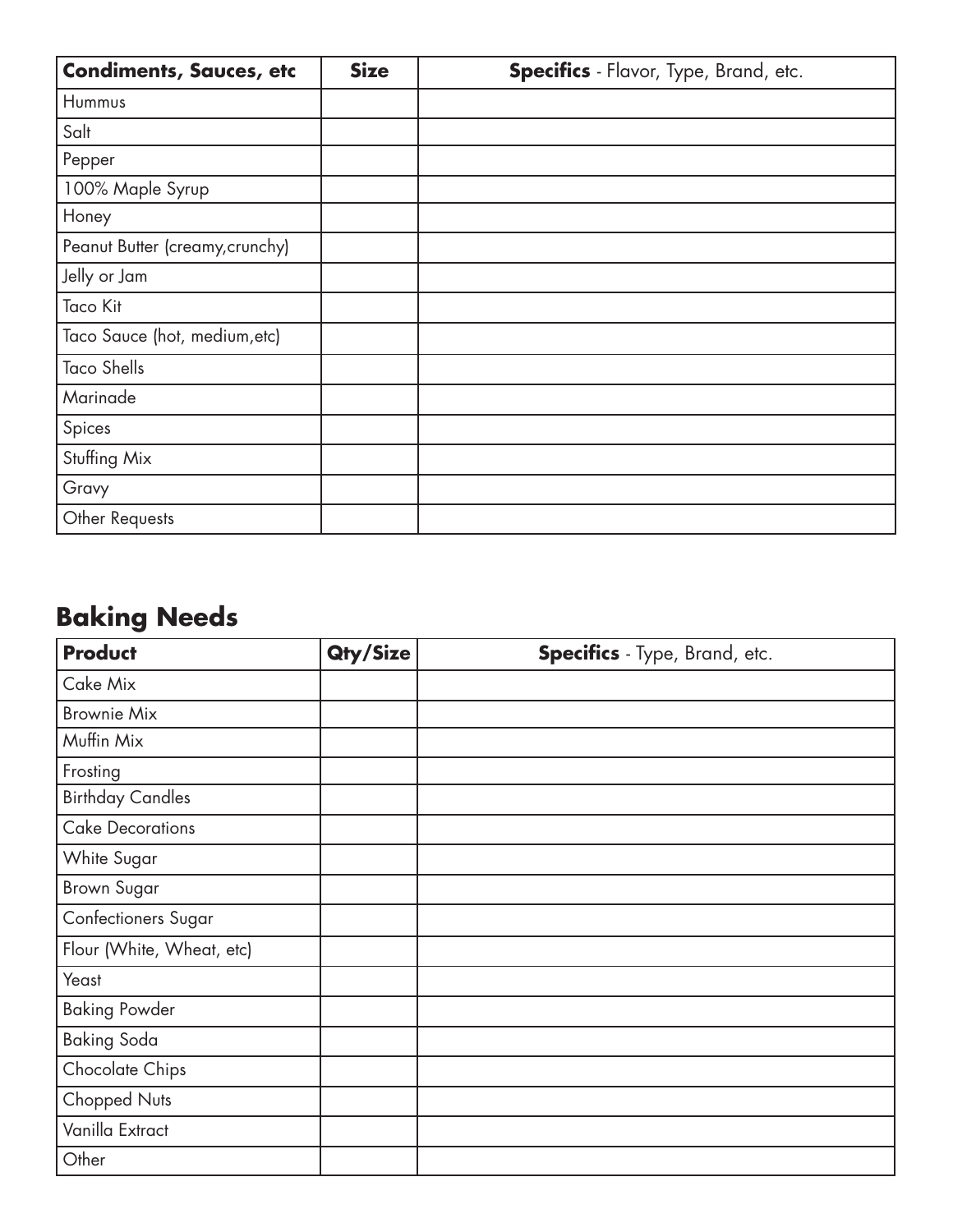# **Beverages**

| <b>Product</b>         | Qty/Size | Specifics - Flavor, Type, Brand, etc. |
|------------------------|----------|---------------------------------------|
| Orange Juice           |          |                                       |
| Grapefruit Juice       |          |                                       |
| <b>Cranberry Juice</b> |          |                                       |
| Apple Juice            |          |                                       |
| Pineapple Juice        |          |                                       |
| Grape Juice            |          |                                       |
| Fruit Punch            |          |                                       |
| $V-8$                  |          |                                       |
| Lemonade               |          |                                       |
| Ice Tea                |          |                                       |
| Juice Boxes            |          |                                       |
| Sports Drinks          |          |                                       |
| Coke                   |          |                                       |
| Diet Coke              |          |                                       |
| Coke Zero              |          |                                       |
| Sprite                 |          |                                       |
| Pepsi                  |          |                                       |
| Diet Pepsi             |          |                                       |
| Dr Pepper              |          |                                       |
| 7-Up                   |          |                                       |
| Ginger Ale             |          |                                       |
| Root Beer              |          |                                       |
| Ginger Beer            |          |                                       |
| Spring Water           |          |                                       |
| Sparkling Water        |          |                                       |
| Flavored Water         |          |                                       |
| Club Soda              |          |                                       |
| Seltzer Water          |          |                                       |
| Tonic                  |          |                                       |
| Coconut Water          |          |                                       |
| Other                  |          |                                       |